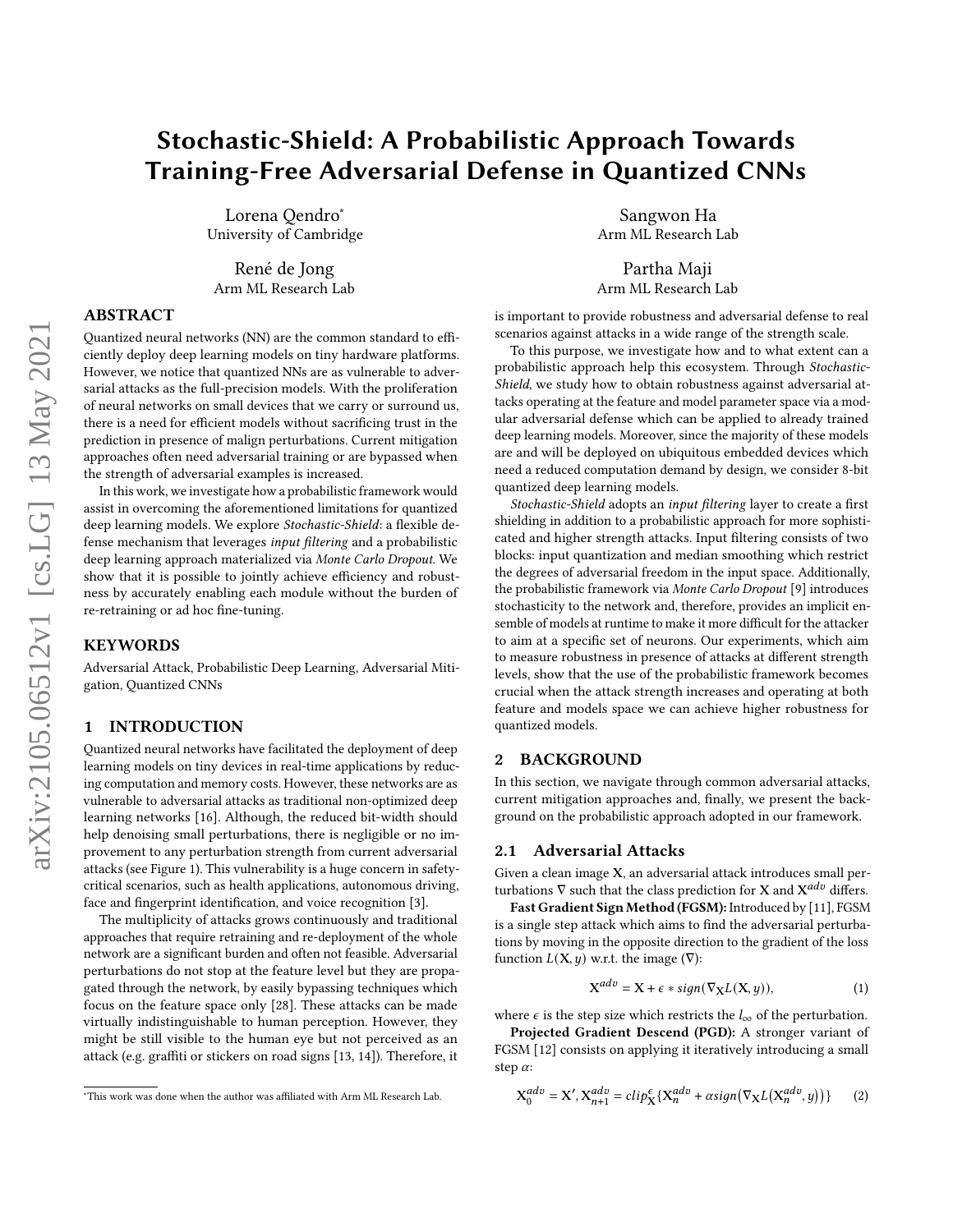<span id="page-1-0"></span>

Figure 1: Accuracy under adversarial attack for floating-point precision and quantized neural networks. 8-bit integerquantized NNs and 32-bit floating-point NNs are equally vulnerable to attacks. Setup: VGG16 and MobileNetV2 on CIFAR10 under FGSM and PGD (10 iterations) attacks.

where

<span id="page-1-1"></span>
$$
X' = X + \epsilon_1 * sign(N(0^d, I^d))
$$
 (3)

is an additional prepended random step [\[25\]](#page-5-7) which avoids going towards a false direction of ascent. Both steps, [2](#page-0-0) and [3,](#page-1-1) make PGD [\[17\]](#page-5-8) which proves to be a universal first-order attack.

Carlini Wagner (CW): CW [\[6\]](#page-5-9) is a very strong iterative attack which works with various  $l_p$  norms. If we consider CW L2 which aims to minimize the following function:

$$
\|\nabla\|_2^2 + cf(\mathbf{X} + \nabla) \tag{4}
$$

The constant  $c$  is adjusted through line search in order to pick a point where  $f(\mathbf{X} + \nabla)$  becomes negative and  $f(\cdot)$  is defined as:

$$
f(\mathbf{X}^{adv}) = Z(\mathbf{X}^{adv})y - max\{Z(\mathbf{X}_{y_a}^{adv}) : y_a \neq y\}
$$
 (5)

Where  $Z(\mathbf{X}_{y_a}^{adv})$  gives the pre softmax predictions for class  $y_a$ on the adversarial image  $X^{adv}$ , instead, y is the correct class which the attack wants to diverge from.

#### 2.2 Adversarial detection and defense

Adversarial training [\[11,](#page-5-5) [17,](#page-5-8) [29\]](#page-5-10) minimizes the risk that a perturbed sample can be misclassified, although its side-effects are not negligible. Classifiers trained with adversarial examples learn fundamentally different representations compared to standard classifiers reducing accuracy [\[26\]](#page-5-11) or they can cause disparity on accuracy for both clean and adversarial samples between different classes [\[27\]](#page-5-12). In addition, they are extremely resource-consuming and cannot be applied to already deployed or trained network suggesting a very limited generalization and applicability in the real world.

Feature Squeezing [\[28\]](#page-5-1) aims to reduce the degrees of freedom available to an adversary by "squeezing" out unnecessary input features e.g. color-depth bit reduction. The technique consists on running the network with both the original and transformed input and detect the adversarial if the difference in the prediction passes a certain  $\alpha$  threshold. Although, its computational overhead is minimal, it can be easily bypassed by increasing adversarial strength [\[22\]](#page-5-13)). In Stochastic-Shield, we adopt the promising transformations (input quantization and local smoothing) used in this

approach. We use it differently as an additional filtering layer to the NNs for mitigation in reducing the chance of perturbed pixels to propagate in the quantized model.

The taboo trap [\[23\]](#page-5-14) trains the model applying restrictions on activations, and during inference any sample violating these restrictions is considered adversarial. This solution is not generic as it would fail in presence of covariate shifts, and in addition, the attack can discover the limit of activations used in the restriction too.

Ptolemy [\[10\]](#page-5-15) detects adversarial samples at runtime based on the observation that malign samples tend to activate distinctive paths from those of benign inputs. The main drawback of Ptolemy is having a backdoor in the model since the attack can learn which specific paths get activated by profiling too. In contrast, Stochastic-Shield does not depend on any specific path, therefore, profiling its activation path will give no information due to its stochastic properties.

Defensive quantization (DQ) [\[16\]](#page-5-0) observes that the quantization operation amplifies the perturbation noise when passing through the deep NN. To overcome the aforementioned issue, this method proposes controlling the Lipschitz constant of the network during quantization, such that the magnitude of the adversarial noise remains non-expansive during inference. Nevertheless, DQ needs significant quantization-aware training and the quantization is applied to activations only, while the weights are still represented in 32-bit floating-point which is not a real world scenario.

Stochastic approaches assess adversarial attacks by looking at the likelihood of perturbed examples and the distance between perturbed and clean examples for each classifier [\[2,](#page-4-1) [15,](#page-5-16) [20\]](#page-5-17). [\[5\]](#page-5-18) propose a Gaussian Process (GP) hybrid deep NN to help mitigating adversarial attacks, however, a closed-form solution for GPs has a  $O(n^3)$  computational complexity. In addition, GPs are very sensitive to quantization and thus implementation on embedded hardware is challenging. A promising direction, Monte Carlo Dropout (MCDrop) [\[8\]](#page-5-19), casts dropout training as approximate inference in Bayesian CNNs. [\[7\]](#page-5-20) investigate model confidence on adversarial samples through MCDrop by looking at uncertainty estimates. They operate a two-feature approach similar to ours, however, they need to observe the density estimates during training to calculate to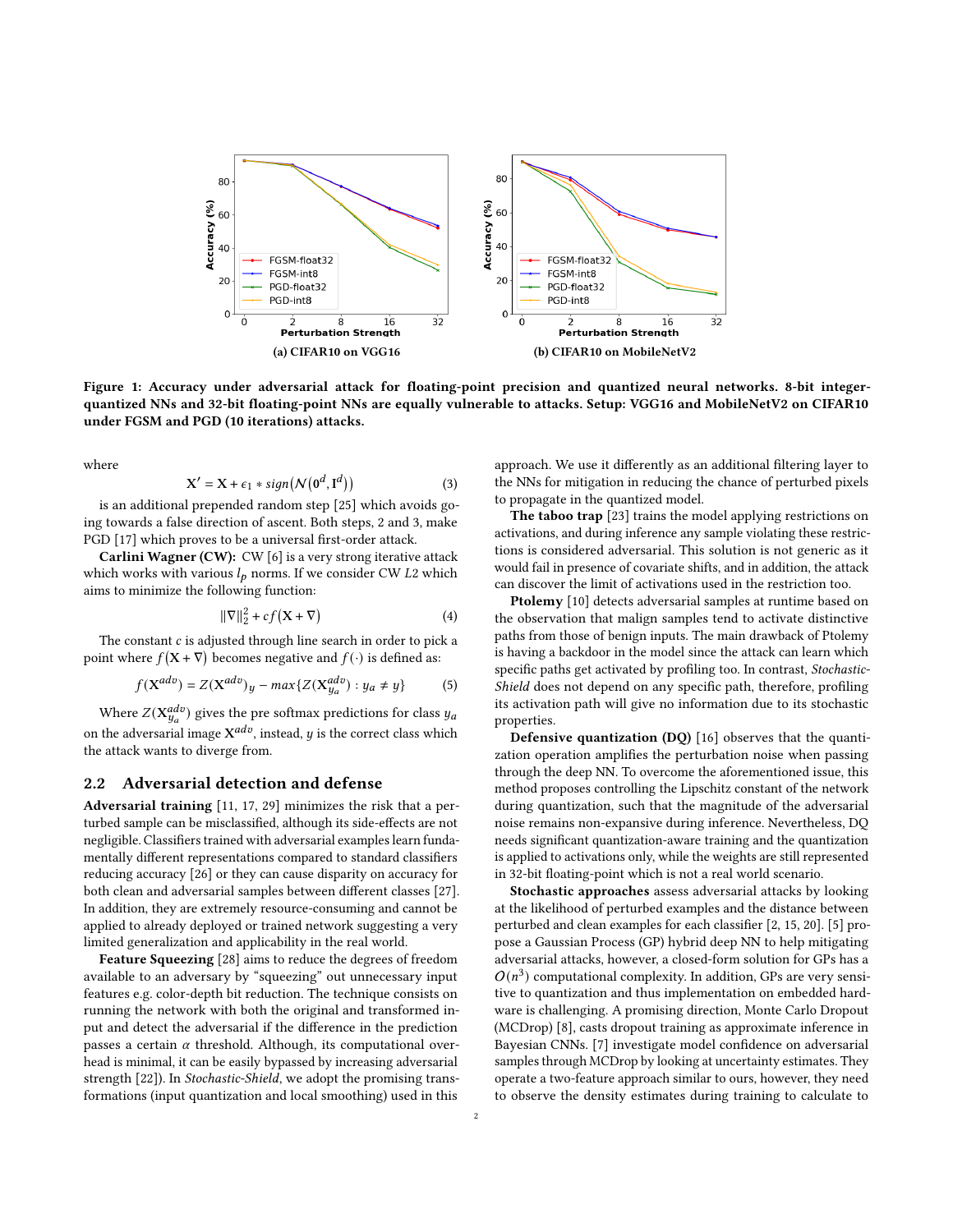<span id="page-2-0"></span>

Figure 2: Stochastic-Shield = Input filtering layer + A stochastic neural network (Bernoulli masks to the weight matrix via the dropout-based stochastic layer). Input filtering is performed only once, instead the model is run  $T$  times to perform the forward stochastic passes needed for MCDrop.

detect the points that lie far from the data manifold, which might lead to issues adapting to data shifts. While these techniques study the uncertainty for adversarial detection, we envision using the probabilistic framework to prevent the attack from changing the prediction by making it more difficult for the attacker to overcome the randomness introduced by dropout and finding a deterministic path towards the wrong class.

#### 2.3 Monte Carlo Dropout

Standard dropout [\[24\]](#page-5-21) was initially introduced as a regularization technique to avoid overfitting. It consists of dropping random units with a certain probability  $p$  which allows a shift from a deterministic model to a stochastic one constituted of implicit ensemble of networks. Therefore, a fully connected layer with dropout is formulated as:

$$
\mathbf{z}_{[i]}^{(l)} \sim \text{Bernoulli}(\cdot |\mathbf{p}_{[i]}^{(l)})
$$
  

$$
\tilde{\mathbf{W}}^{(l)} = \text{diag}(\mathbf{z}^{(l)}) \mathbf{W}^{(l)}
$$
  

$$
\mathbf{y}^{(l)} = \mathbf{x}^{(l)} \tilde{\mathbf{W}}^{(l)} + \mathbf{b}^{(l)}
$$
  

$$
\mathbf{x}^{(l+1)} = f^{(l)}(\mathbf{y}^{(l)})
$$
 (6)

where  $\mathbf{x}^{(l)}$  and  $\mathbf{y}^{(l)}$  are the input and output of that layer, and  $\mathbf{f}^{(l)}(\cdot)$  is the nonlinear activation function.  $\mathbf{W}^{(l)}$  is the weight matrix of l with dimensions  $K^{(1)} \times K^{(1-1)}$  and  $\mathbf{b}^{(1)}$  is the bias vector of dimensions  $K^{(l)}$ . Here  $\mathbf{z}_{[i]}^{(l)}$  $\binom{1}{i}$  are Bernoulli distributed random variables with some probabilities  $\mathbf{p}_{1i}^{(l)}$  $\begin{bmatrix} (l) \ [l] \end{bmatrix}$ . The diag( $\cdot$ ) maps vectors to diagonal matrices.

[\[9\]](#page-5-4) proved the equivalence between dropout training in a neural network and approximate inference in a deep Gaussian Process. They showed that the objective converges to a minimization of the Kullback-Leibler divergence between an approximate distribution and the posterior of a deep Gaussian process marginalized over its covariance function parameters. The true posterior distribution is, therefore, approximated by the variational distribution  $q(\tilde{\textbf{W}}^{(l)})$ 

where  $\tilde{\textbf{W}}^{(l)}$  represents the random variables used in dropout operations as described in (1).

$$
\mathbf{z}_{[i]}^{(l)} \sim \text{Bernoulli}(\cdot | \mathbf{p}_{[i]}^{(l)})
$$

$$
q(\tilde{\mathbf{W}}^{(l)}) = \text{diag}(\mathbf{z}^{(l)}) \mathbf{W}^{(l)}
$$
(7)

Finally, they perform Monte Carlo (MC) sampling of the random variables W,

$$
q(\mathbf{y}|\mathbf{x}) = \frac{1}{T} \sum_{t=1}^{T} q(\mathbf{y}|\mathbf{x}, \mathcal{W}_t),
$$
\n(8)

where T is the number of MC samples. This method is called Monte Carlo Dropout (MCDrop) and is equivalent to performing T stochastic passes. Similarly for convolution layers [\[8\]](#page-5-19), the sampled Bernoulli random variables  $z_{i,j,k}$  are applied as masks to the weight matrix  $\mathbf{W}_i \cdot diag([\mathbf{z}_i, j, k])$  which is equivalent to setting weights to 0 for different elements of the input.

#### 3 STOCHASTIC-SHIELD

Observed data can be consistent with many models, and therefore, which model is appropriate given the data, is uncertain. Adversarial attacks increase the uncertainty by adding perturbations that trick the model to change the prediction class. A probabilistic framework can capture the uncertainty in the data and model parameters, which are spaces where the adversarial attacks particularly aim to operate. Therefore, our intuition led to exploring Stochastic-Shield, to offer robustness against adversarial attacks operating at the input and model parameter space.

Stochastic-Shield (Figure [2\)](#page-2-0) initially adopts an input filtering layer to create a first shielding which aims to filter out some of the perturbations before they are propagated in the network. Input filtering, which represents quantization and median smoothing in the input space, can capture the perturbations and offers a solution to reduce the degrees of freedom available to the adversary by filtering out unnecessary features. This layer can reduce the effect of the perturbations in the input but it cannot help against stronger attacks which are propagated in the deeper layers.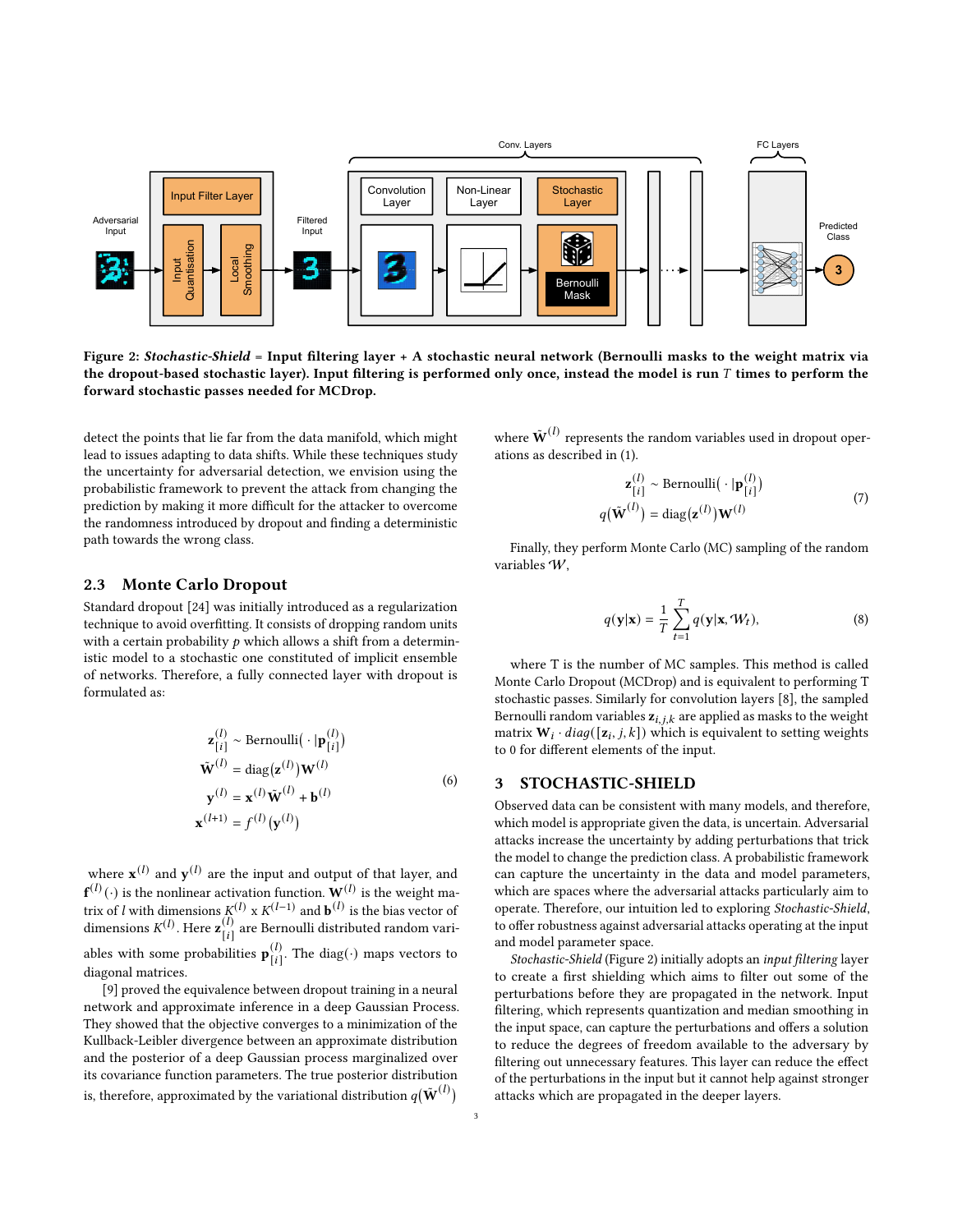<span id="page-3-1"></span>

Figure 3: Accuracy on clean ( $\epsilon = 0$ ) and perturbed input for FGSM and PGD attacks with different perturbation strength for Vanilla (no defence) DNN, IF (Input Filter, no\_bits=5, median\_filter=2x2), MCDrop5 (5 samples), and Stochastic-Shield. All models are quantized with 8-bit weights and activations.

To solve the latter, we adopt Monte Carlo Dropout (MCDrop), which allows to create an implicit ensemble of quantized models by running the same model multiple times with dropout layers activated during inference. Compared to deterministic deep ensembles which, once trained, are fixed; the stochasticity via MCDrop helps mitigating the adversarial attack by making it more difficult to profile the activation path and attack the implicit ensemble as a whole. While operating in two different core parts of the network, we observe these two techniques together to be very effective on detecting and mitigating adversarial attacks for 8-bit integer-quantized deep learning models.

To answer our initial question on how and to what extent can a probabilistic approach help mitigating adversarial attacks in quantized models, we test Stochastic-Shield on 3 networks: MobileNetV2 and VGG16 for CIFAR10 and a CNN based one for Street View House Number (SVHN) (See [4](#page-3-0) for details). For each of the networks and datasets, we measure the accuracy and the expected calibration error (ECE).

Figure [3](#page-3-1) indicates the accuracy of the pre-trained 8-bit quantized models under various adversarial attacks (FGSM and PGD) and strengths. The mitigation techniques are applied separately and together to show the efficacy of each individually and in unison. We see that input filtering is able to keep an acceptable accuracy when the adversarial strength is low, but when the attacks are stronger it continuously fails to achieve the results of MCDrop with 5 samples. However, in all cases combination of both techniques that make Stochastic-Shield achieve the desired robustness presenting a considerably higher accuracy (improvements up to 3–folds compared to Vanilla models and up to 2–folds compared to input filtering only) in presence of attacks and better calibrated models (see Figure [4\)](#page-4-2). Higher the adversarial strength, bigger the need for the probabilistic approach and Stochastic-Shield.

Table [1](#page-3-2) shows the results when using a CW L2 non-targeted attack reinforcing this finding. Although our approach is the best performing, the difference to the other approaches is not big since the attack is not very strong (compared to  $\text{PGD}(\epsilon = 32)$  e.g. which drops the accuracy to less than 10%). CW is very costly for embedded devices, however, a CW  $L_{\infty}$  attack would have a greater effect on accuracy and Stochastic-Shield would be a must to mitigate it.

<span id="page-3-2"></span>Table 1: Accuracy and Expected Calibration Error (ECE) of models under CW L2 attack with default parameters from [\[6\]](#page-5-9).

|                                                    |  |  |  |  |  |  | Vanilla Input Filter MCDrop 5 Stochastic-Shield |            |
|----------------------------------------------------|--|--|--|--|--|--|-------------------------------------------------|------------|
|                                                    |  |  |  |  |  |  | Acc ECE Acc ECE Acc ECE Acc                     | <i>ECE</i> |
| MobileNetV2 51.9% 0.75 52.5% 0.74 53.3% 0.73 54.1% |  |  |  |  |  |  |                                                 | 0.75       |
| VGG16                                              |  |  |  |  |  |  | 66.7% 0.8 65.7% 0.8 70.1% 0.73 70.7%            | 0.73       |
| CNN                                                |  |  |  |  |  |  | 69.7% 0.68 80.8% 0.75 83.6% 0.71 83.6%          | 0.7        |

#### <span id="page-3-0"></span>4 IMPLEMENTATION DETAILS

We consider 3 networks: MobileNetV2 and VGG16 for CIFAR10 and a CNN based one for Street View House Number (SVHN). All networks have been trained with dropout layers which is kept activated at inference time keeping its training dropout rate. The training does not include any adversarial training or hyper-parameter tuning to increase robustness. The already trained networks are quantized to use 8-bit weights and activations via TensorFlow Model Optimization Toolkit [\[1\]](#page-4-3).

We implement the adversarial attacks (FGSM, PGD, and CW) in Keras using the library adversarial-robustness-toolbox [\[18\]](#page-5-22). For FGSM and PGD, we set the perturbation strength  $\epsilon = \{0, 2, 8, 16, 32\}$ and colors are represented from 0-255. PGD is an iterative attack and in our experiments we use 10 iterations. We use the L2 norm CW attack which aims to minimize the objective function by using the gradient descent. We used 1000 iterations, 9 binary search steps and confidence 0.0 as in [\[6\]](#page-5-9). These adversarial perturbations are applied to the whole test set and all the metrics represent the overall accuracy when an adversarial attack is applied to each sample.

For all experiments, we are performing 5 forward passes for MC-Drop (MC5). This choice was made considering previous work [\[4,](#page-5-23) [19,](#page-5-24) [21\]](#page-5-25) and the fact that although less computation heavy than pure Bayesian approaches or Gaussian Processes, MCDrop can introduce some overhead to the system given the multiple forward passes. Moreover, keeping a low number of samples allows us to see what the technique can achieve keeping the overhead at a minimum.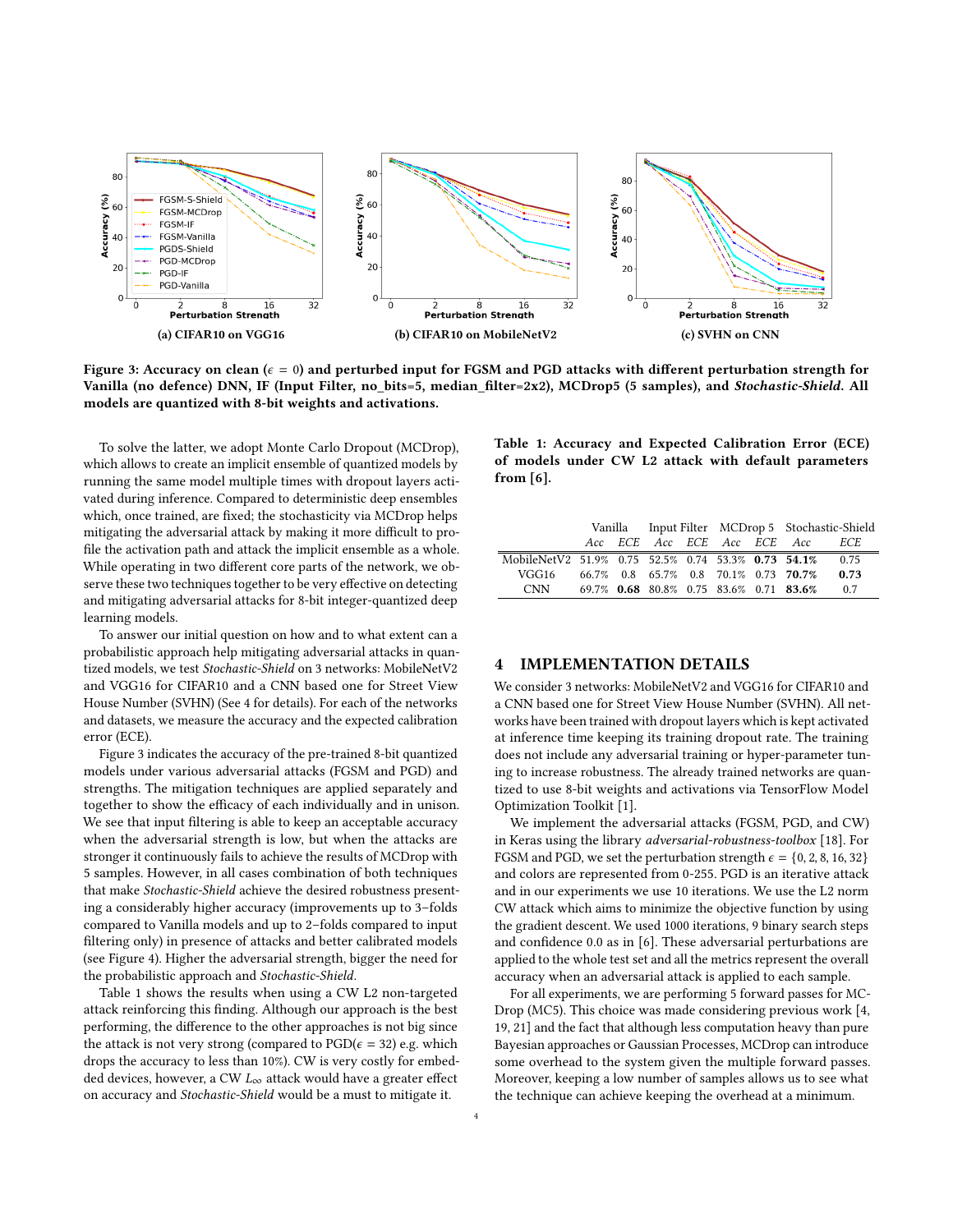<span id="page-4-2"></span>

Figure 4: Expected calibration error for Vanilla (no defence) DNN, IF (Input Filter, no\_bits=5, median\_filter=2x2), MC5 (MCDrop 5 samples), and Stochastic-Shield.

Table 2: Architecture and implementation details of the considered deep learning models.

| $\overline{VGG16}$ | CIFAR10 | MobileNetV2               | CIFAR10   | <b>CNN</b> based | <b>SVHN</b> |
|--------------------|---------|---------------------------|-----------|------------------|-------------|
| Layer              | Details | Layer                     | Details   | Layer            | Details     |
| Conv2D(BN,ReLU)    | 3x3x64  | Conv2d(BN, ReLU)          | 3x3x32    | Conv2d(BN, ReLU) | 3x3x32      |
| Dropout            | 0.3     | InvertedResidual          | 16        | Conv2d(BN, ReLU) | 3x3x32      |
| Conv2D(BN,ReLU)    | 3x3x64  | InvertedResidual (x2)     | 24        | MaxPooling2D     | 2x2         |
| MaxPooling2D       | 2x2     | InvertedResidual (x3)     | 32        | Dropout          | 0.3         |
| Conv2D(BN,ReLU)    | 3x3x128 | InvertedResidual (x4)     | 64        | Conv2d(BN, ReLU) | 3x3x64      |
| Dropout            | 0.4     | Dropout                   | 0.25      | Conv2d(BN, ReLU) | 3x3x64      |
| Conv2D(BN,ReLU)    | 3x3x128 | InvertedResidual (x3)     | 96        | MaxPooling2D     | 2x2         |
| MaxPooling2D       | 2x2     | Dropout                   | 0.25      | Dropout          | 0.3         |
| Conv2D(BN,ReLU)    | 3x3x256 | InvertedResidual (x3)     | 160       | Conv2d(BN, ReLU) | 3x3x128     |
| Dropout            | 0.4     | Dropout                   | 0.25      | Conv2d(BN, ReLU) | 3x3x128     |
| Conv2D(BN,ReLU)    | 3x3x256 | InvertedResidual          | 320       | MaxPooling2D     | 2x2         |
| Dropout            | 0.4     | Dropout                   | 0.25      | Dropout          | 0.3         |
| Conv2D(BN,ReLU)    | 3x3x256 | Conv2D(BN, ReLU)          |           | Flatten          |             |
| MaxPooling2D       | 2x2     | GlobalAveragePooling2D    |           | Dense(ReLU)      | 512         |
| Conv2D(BN,ReLU)    | 3x3x512 | Dense                     | 10        | Dropout          | 0.3         |
| Dropout            | 0.4     | Softmax                   |           | Dense            | 10          |
| Conv2D(BN,ReLU)    | 3x3x512 |                           |           | Softmax          |             |
| Dropout            | 0.4     | where                     |           |                  |             |
| Conv2D(BN,ReLU)    | 3x3x512 | <b>InvertedResidual</b>   | (filters) |                  |             |
| MaxPooling2D       | 2x2     | is composed of            |           |                  |             |
| Conv2D(BN,ReLU)    | 3x3x512 | Conv2D(BN, ReLU)          |           |                  |             |
| Dropout            | 0.4     | DepthwiseConv2D(BN, ReLU) |           |                  |             |
| Conv2D(BN,ReLU)    | 3x3x512 | Conv2D(BN)                |           |                  |             |
| Dropout            | 0.4     |                           |           |                  |             |
| Conv2D(BN,ReLU)    | 3x3x512 |                           |           |                  |             |
| MaxPooling2D       | 2x2     |                           |           |                  |             |
| Dropout            | 0.5     |                           |           |                  |             |
| Flatten            |         |                           |           |                  |             |
| Dense              | 512     |                           |           |                  |             |
| Dropout            | 0.5     |                           |           |                  |             |
| Dense              | 10      |                           |           |                  |             |
| Softmax            |         |                           |           |                  |             |

#### 5 DISCUSSION AND FUTURE WORK

Quantized deep learning models are very susceptible to adversarial attacks questioning the trust in them especially when dealing with safety-critical applications. In this work, we investigate to what extent a probabilistic approach can help mitigating adversarial examples. To this purpose, we build Stochastic-Shield a training-free multi-module shielding methodology which consists on adopting input filtering and Monte Carlo Dropout to provide models which are better calibrated and less sensitive to adversarial attacks.

Our experiments show that although each module contributes in mitigating attacks at different perturbation strength, when used together they consistently deliver the best performance on 8-bit quantized neural networks. This framework is easily parallelizable by running the independent Monte Carlo samples simultaneously creating a batch of the same input during inference or by running each of the forward pass on different devices of a federated system. This parallelization would guaranty a minimal delay in latency and offer robustness even on the tiniest devices.

An interesting avenue for future work could focus on studying how an approach like Stochastic-Shield would aid the robustness of models quantized with less than 8 bits (uniform 4-bit or mixed precision 8/4bit) models for even tinier devices that are used in IoT applications. Moreover, the findings in this work open a lot of opportunities in studying the effect of the level of randomness or dropout rate in adversarial mitigation.

#### REFERENCES

- <span id="page-4-3"></span>[1] [n.d.]. TensorFlow Model Optimization. [https://www.tensorflow.org/model\\_](https://www.tensorflow.org/model_optimization/guide/quantization/training) [optimization/guide/quantization/training.](https://www.tensorflow.org/model_optimization/guide/quantization/training)
- <span id="page-4-1"></span>[2] Alexander A Alemi, Ian Fischer, Joshua V Dillon, and Kevin Murphy. 2016. Deep variational information bottleneck. arXiv preprint arXiv:1612.00410 (2016).
- <span id="page-4-0"></span>[3] Dario Amodei, Chris Olah, Jacob Steinhardt, Paul Christiano, John Schulman, and Dan Mané. 2016. Concrete problems in AI safety. arXiv preprint arXiv:1606.06565 (2016).